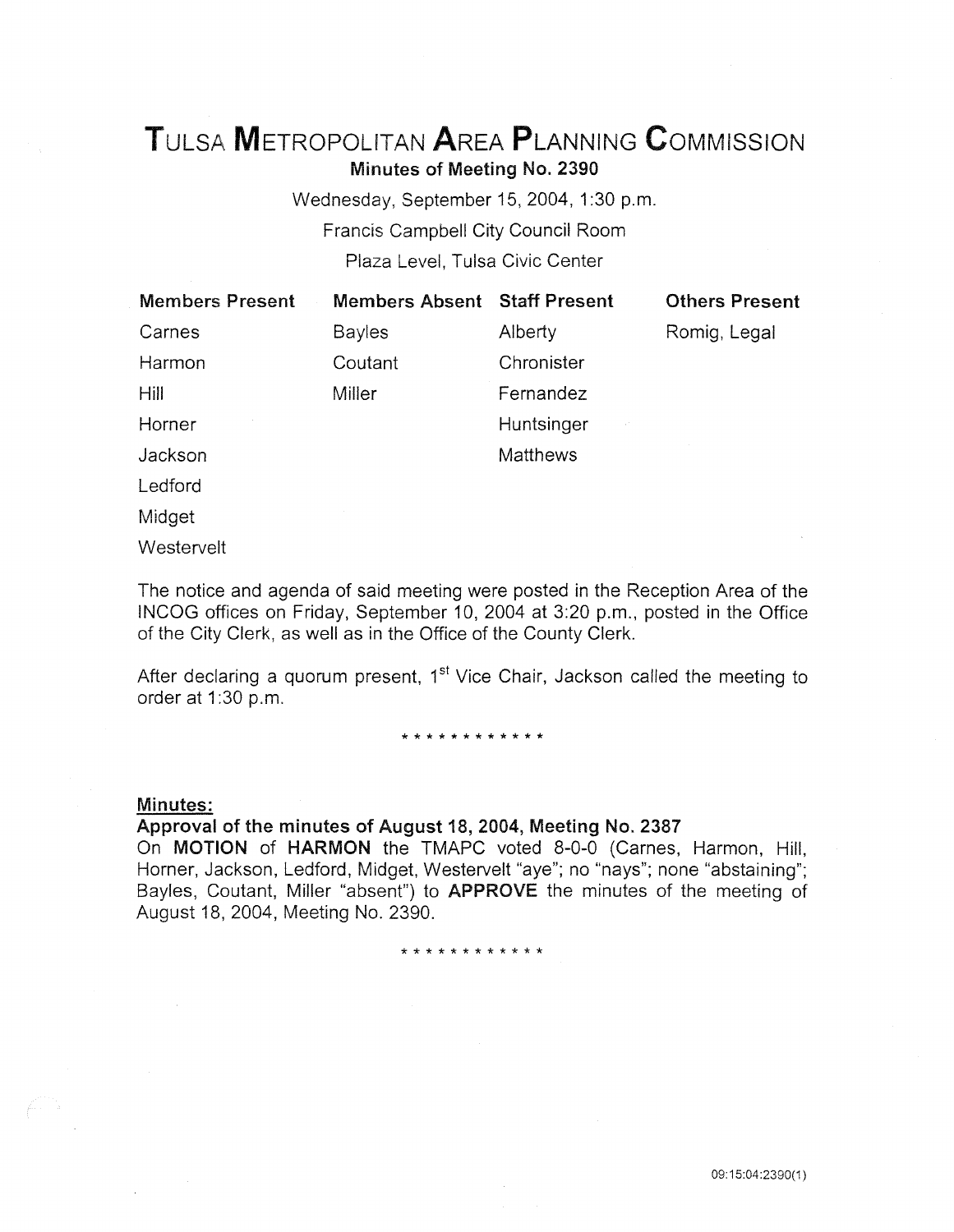## **REPORTS:**

#### **Director's Report:**

Mr. Alberty reported City Council action on last week's meeting and upcoming items to be heard by the City Council on September 16, 2004.

\* \* \* \* \* \* \* \* \* \* \* \*

## **SUBDIVISIONS:**

**LOT -SPLIT FOR DISCUSSION:** 

**L-19741- Charles Norman** (9213)

(PD-7) (CD-9)

232 East Hazel Boulevard

## **TMAPC COMMENTS:**

Mr. Harmon announced that he has had ex parte communication and advance documents; however, it will not prejudice his decision and he will be taking part in the process.

#### **STAFF COMMENTS:**

Ms. Chronister stated that normally the lot-split applications that come before the Planning Commission involve for a waiver of the Subdivision Regulations. The subject application does not seek a waiver of the Subdivision Regulations; however, because of the nature and public interest, the applicant requested that this application be on the agenda for discussion.

## **STAFF RECOMMENDATION:**

In 1929 Joel Wolfe acquired Lot 6, Block 14, Sunset Terrace. Also in 1929, he purchased the west 35 feet of Lot 5, Block 14, Sunset Terrace; and then in 1931, he acquired an additional 15 feet of Lot 5 for a total of the west 50 feet of Lot 15. These two properties have been conveyed a number of times over the years.

On April 13, 2000, Karen Roach acquired Lot 6, Block 14, Sunset Terrace and the west 50 feet of Lot 5, Block 14, Sunset Terrace. On May 3, 2001 a building permit was issued for a residence on the west 50 feet of Lot 5. However, the building permit expired.

In 2003 Karen Roach, owner of Lot 6 and the west 50 feet of Lot 5, entered into a contract and sold Lot 6, and retained the west 50 feet of Lot 5. A lot-split was not obtained at that time. Subsequently, a building permit for the west 50 feet of Lot 5 was requested and issued by the City of Tulsa.

Debra Butler appealed the zoning clearance issuance to the City Board of Adjustment, which denied the appeal. The BOA decision was based upon the determination that Lot 5 was a legal nonconforming lot of record. She then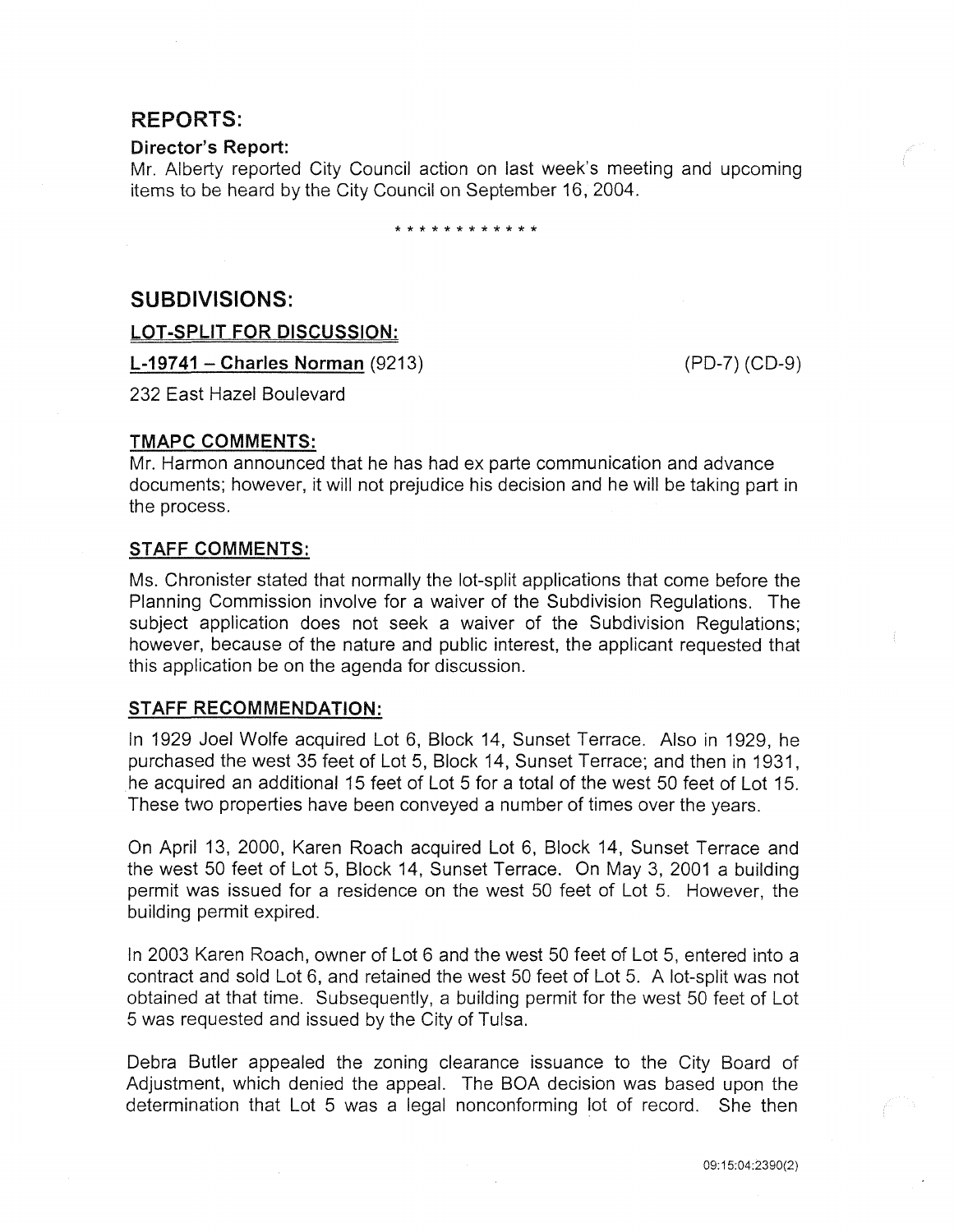appealed to District Court. In May 2004, the District Court ruled that Lot 6 and the west 50 feet of Lot 5 had merged for zoning purposes by virtue of the series of conveyances. However, the Court ruled that the conveyance of Lot 6 was not subject to lot-split approval because it remains as originally platted and is not considered to be a substandard lot under the current zoning ordinances.

The District Court did, however, determine that because the west 50 feet of Lot 5 is a substandard lot under the current zoning ordinances, it is not entitled to a zoning clearance permit without lot-split approval.

The District Court ruled that the conveyance of Lot 6 did not require lot-split approval, but that, for zoning purposes, the partial Lot 5 would require lot-split approval before a building permit could be issued for a single-family residence. Staff recommends **APPROVAL** of the lot-split, recognizing the west 50 feet of Lot 5 as an individual lot of record.

Ms. Chronister reminded the Planning Commission that there has been a request for a continuance from two interested parties.

#### **TMAPC COMMENTS:**

Mr. Jackson asked Mr. Norman what his position is regarding the continuance requests. In response, Mr. Norman stated that he had conversation with Barbara Carson, attorney representing interested parties. The application was filed on August  $27<sup>th</sup>$ , 2004 and on that same day he hand-delivered a copy to Mr. Jorgensen. The request for a continuance was filed last Thursday for a threeweek continuance in order to prepare for this hearing, which they had been notified of two weeks prior the request. Mr. Norman indicated to the interested party's counsel that he would agree to a one-week continuance, but would object to a three-week continuance. Since this time, Mr. Jorgensen submitted a response to the request for a lot-split. He suggested that the representing attorneys could give their views of why they would need a three-week continuance on a matter that has been under discussion for over one year.

#### **INTERESTED PARTIES:**

**Barbara Carson,** 1939 South Florence Avenue, Tulsa, Oklahoma 74114, stated that she is requesting a continuance along with David Jorgensen. She explained that she did not receive the lot-split application on the day it was filed, nor was she noticed by the letter that Mr. Norman mailed.

Ms. Carson stated that she was informed about the lot-split application the following week and she has spoken with Janet Chronister and Mike Romig. She indicated that she spoke with them face-to-face regarding a continuance to October  $6<sup>th</sup>$ , 2004. She stated that she was assured that an October  $6<sup>th</sup>$  date was not far-fetched and that was the date Ms. Chronister wanted in the first place. She commented that there are no rules or regulations that she has to actually file something with someone. She stated that she was informed that she only had to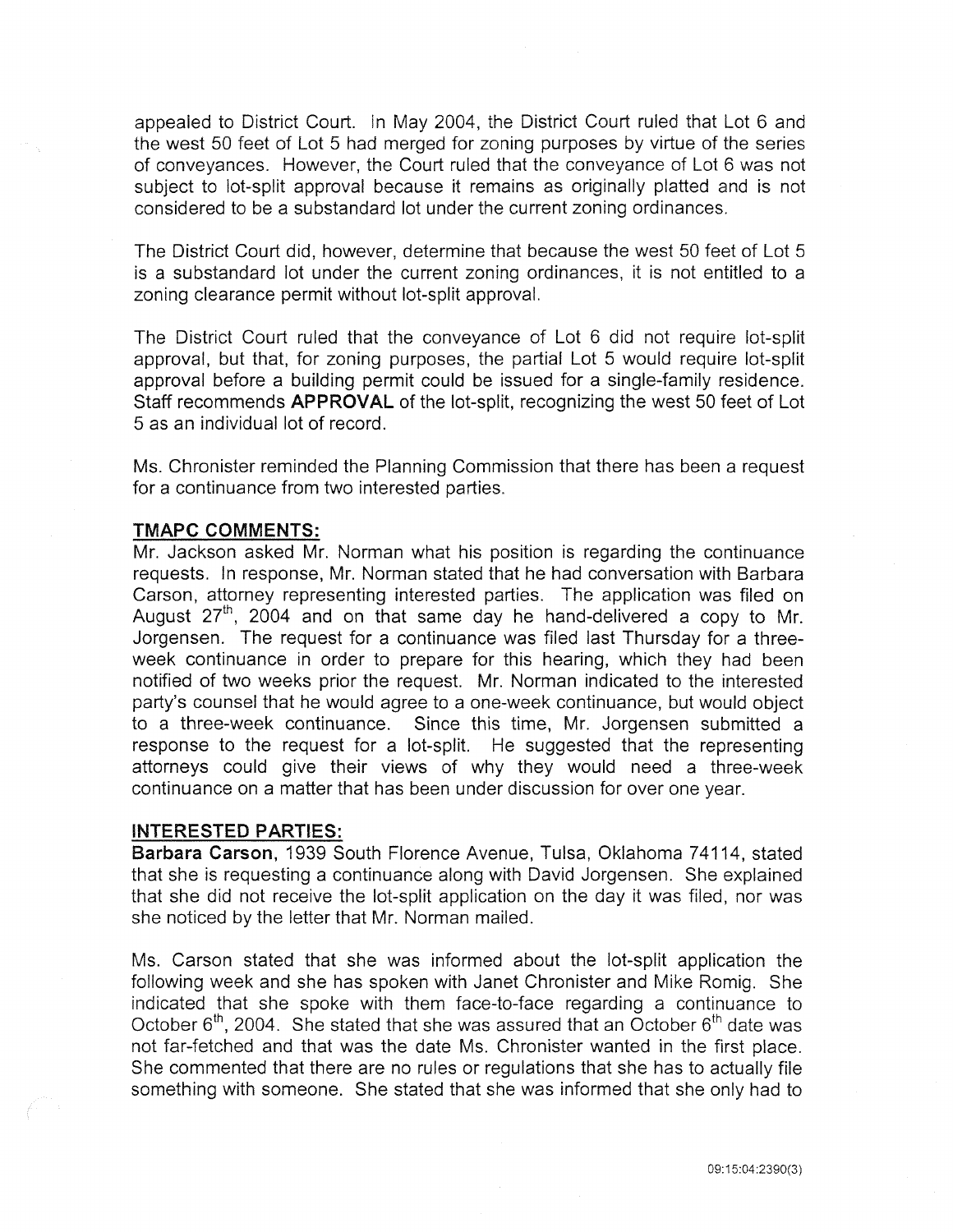contact someone about her requests. After speaking with Mr. Romig and Janet Chronister, she put her request in writing and last Friday she received an email that stated the subject application would continue along on the September 15<sup>th</sup> date and didn't mention anything about her request for a continuance. She indicated that she was informed by Mike Romig that he wouldn't be giving a recommendation until this week. She stated that she needs time to prepare for a fair hearing. There are issues that need to be presented properly in order to determine the issues and submit evidence.

Mr. Jackson asked Ms. Carson if she has started preparing for the hearing. In response, Ms. Carson stated that she has already started preparing. Mr. Jackson asked Ms. Carson if she needed three more weeks after today's hearing. In response, Ms. Carson stated that Mr. Jorgensen is not available next Wednesday and Mr. Norman is not available the following week and that is why she requested October 6<sup>th</sup>.

Mr. Midget stated that the TMAPC would not meet on the 5<sup>th</sup> Wednesday of this month; therefore, October 6<sup>th</sup> would be two weeks for the TMAPC.

Mr. Alberty stated that if the parties can't be in agreement for next Wednesday, then the next logical meeting that is scheduled would be October  $6<sup>th</sup>$ .

Mr. Jackson asked Ms. Carson if she is representing Mr. Jorgensen. In response, Ms. Carson stated that she represents Mr. and Mrs. John Cox and Mr. Jorgensen represents the Butlers and the homeowners association. She indicated that they would both be working together on this case. She explained that Mr. Jorgensen is the lead attorney on this case.

Mr. Alberty stated that this is a highly unusual situation from the beginning. He explained that this is on the agenda, but not as a public hearing advertised application. It has been placed on the agenda for discussion purposes only at the request of the applicant. The only reason why it is appearing on the agenda is based on a District Court decision, which is highly unusual and is not based on Oklahoma Law. The decision effectively merged these properties. From a land use planning situation these have always been individual lots, one of which the west 50 feet, has been undeveloped, but entirely appropriate for development, as a building permit as was issued in 2000. Due to the lawsuits and appeals, the whole issue has become convoluted. The only thing that staff can do is to present it as a lot-split to try to satisfy the action by the Court. It is not a public hearing item, but a discussion item. This is a not a court of law to make presentation and prepare arguments. Staff believes that, no matter the outcome, this application would be appealed. Staffs attempt was to place this on the agenda to recognize the fact that historically, these lots have always been issued permits. They are nonconforming lots and the Zoning Code has a section on this, which permits it. Unfortunately there are people in the neighborhood who do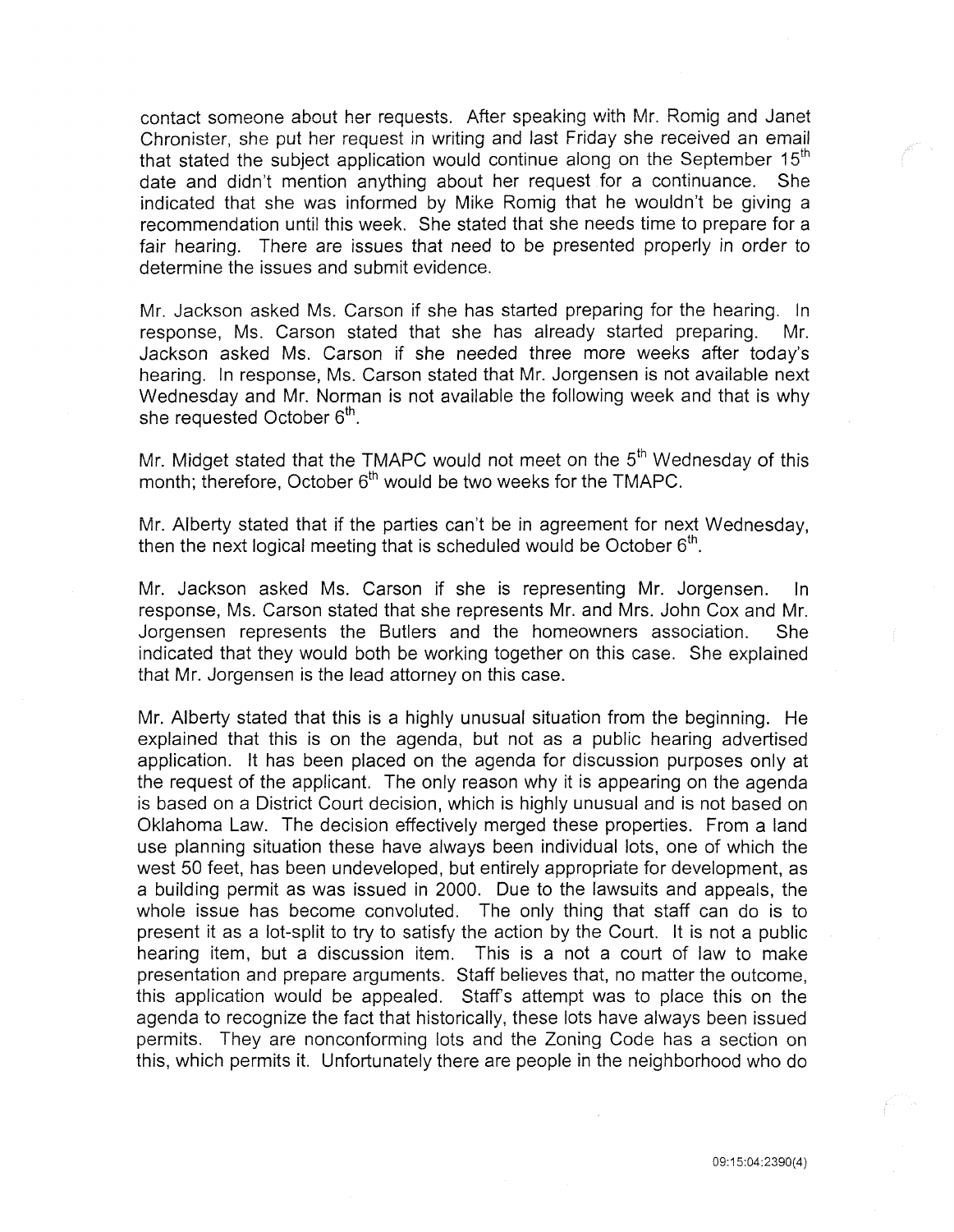not agree with it, but it is a fact. Mr. Alberty concluded that he felt he needed to explain this in order to help simplify why this application is on the agenda.

Mr. Romig stated that he did meet with Ms. Carson last week and Mr. Alberty is correct, this application is on the agenda as a remand from a District Court Judge. The Judge's order is very confusing, to say the least and contradictory to say the best. If he were called on to advise the Planning Commission today on what the order says, he is not sure he would give Ms. Carson and her clients a fair opportunity to address the issues that he has. He does not have enough time between now and the next scheduled meeting to meet with Ms. Carson again and have a fair recommendation. He indicated that he would need more than one week extension.

#### **TMAPC COMMENTS:**

Mr. Jackson stated that several interested parties have signed up to speak on the lot-split application. Staff has advised the Planning Commission that this is for discussion purposes only; therefore, the Planning Commission will go into review and determine if the hearing will be held today or continued.

Mr. Jackson asked the interested parties if they would, by a show of hands indicate whether they would have a problem with a continuance. There was no opposition to a continuance.

Ms. Hill recognized Ms. Carson.

Ms. Carson stated that she understands that the application is for discussion only by Mr. Norman. She takes issue with that opinion and that is why this application has to be continued. She further stated that she takes issue with the way the application process was done in the first place and the way people understand the order that came down from the court. This is not necessarily for discussion purposes. Everything about the subject issue is a circular argument. She commented that it should not be only for discussion, but for actual purposes.

Mr. Norman stated that Ms. Carson has gone far beyond the issue of a continuance. He believes that it would be appropriate for the Planning Commission to hear the language of the court order, which he believes brings this application to the Planning Commission appropriately. Mr. Norman read the court order. Mr. Norman concluded that although the interested parties are attempting to misconstrue the meaning of the court's order, the plain language is that the applicant is required to come back to the Planning Commission for a lotsplit approval.

Mr. Westervelt stated that since Mr. Romig indicated that he needed time to prepare in order to communicate properly, then a continuance would be appropriate.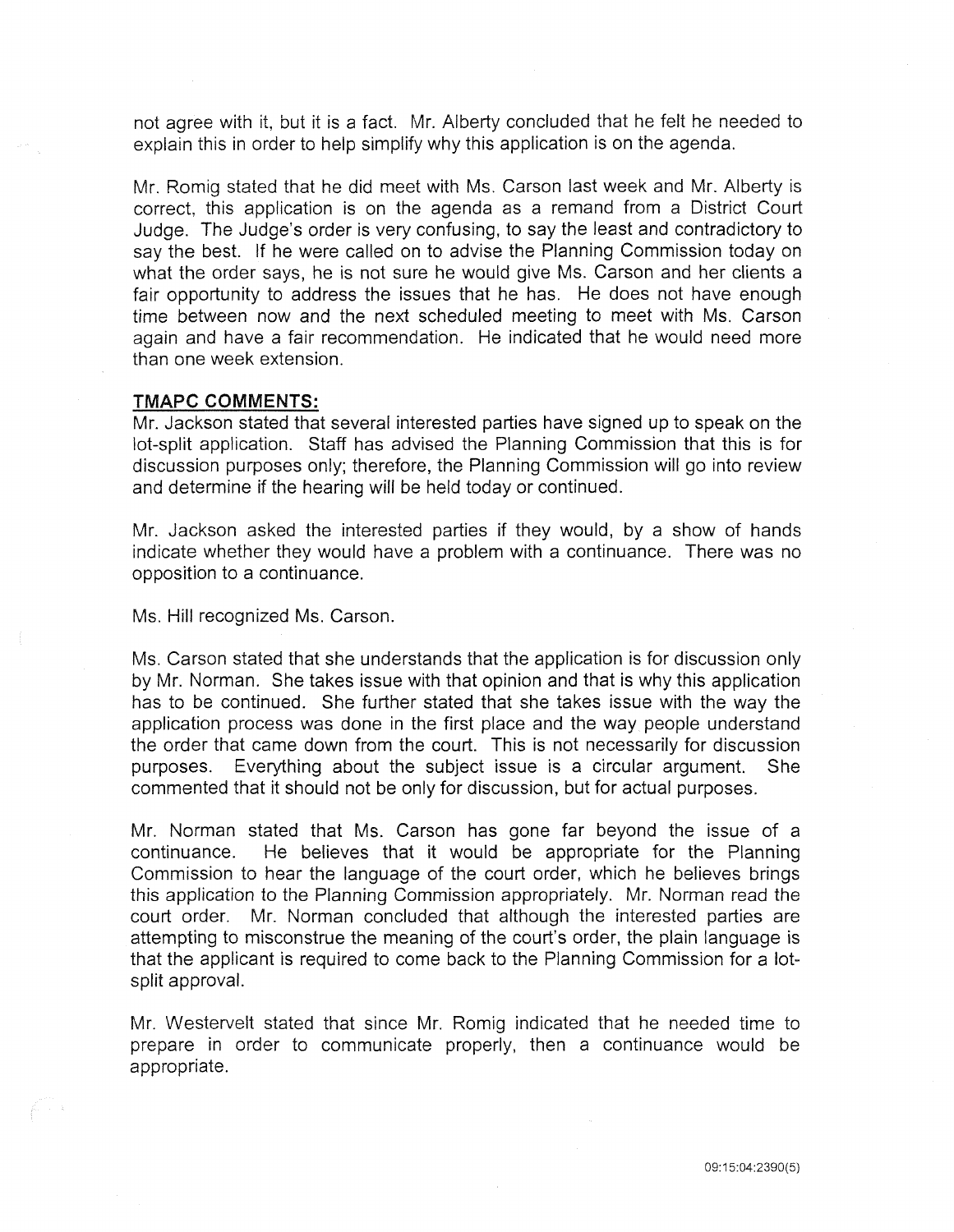Mr. Harmon stated that he would support that position.

Mr. Carnes stated that he would like the record to show that the Planning Commission has historically allowed either party one continuance.

## TMAPC Action; 8 members present:

On MOTION of WESTERVELT, TMAPC voted 8-0-0 (Carnes, Harmon, Hill, Horner, Jackson, Ledford, Midget, Westervelt "aye"; no "nays"; none "abstaining"; Bayles, Coutant, Miller "absent") to CONTINUE L-19741 to October 6, 2004 at 1:30 p.m.

\* \* \* \* \* \* \* \* \* \* \* \*

## PRELIMINARY PLAT:

Belmont- PUD 706 (8328) (PD-26) (CD-8) East 109<sup>th</sup> Street and South Louisville

#### STAFF RECOMMENDATION:

This plat consists of 15 lots, one block on 18.5 acres.

The following issues were discussed September 2, 2004 at the Technical Advisory Committee (TAC) meeting:

- 1. Zoning: The property is zoned AG with RS-1 and PUD-706 pending. The PUD will not be heard by City Council for several weeks so the applicants are proceeding at their own risk. The cul-de-sac exceeds the 500-foot maximum length per the Subdivision Regulations.
- 2. Streets: Show full width of South Louisville with all right-of-way and easement documentations, both sides of centerline. The legal description implies that the 30-foot strip along the west side, which is part of "the north half of the southeast quarter..." is included in the property. That strip should be identified on the face of plat as dedicated right-of-way, or the legal description should be changed to exclude it. Subdivision Regulations provide that cui-de-sacs shall not exceed 500 feet in length; proposed is 1165 feet; will support waiver of subdivision regulations in PUD and/or plat approval. Legal description is questionable. First sentence in Section lA does not match face of plat with respect to street right-of-way being dedicated. Include language in last paragraph of Section IF "...the private streets... do not meet... standards as to width and length of right-of-way..." Section IF1C shall read "Gutters, Sub grade, Base, and Paving Materials". Include language to include private access for the out parcel as a use of Reserve A. Include the "perimeter wall" in the list of common areas to be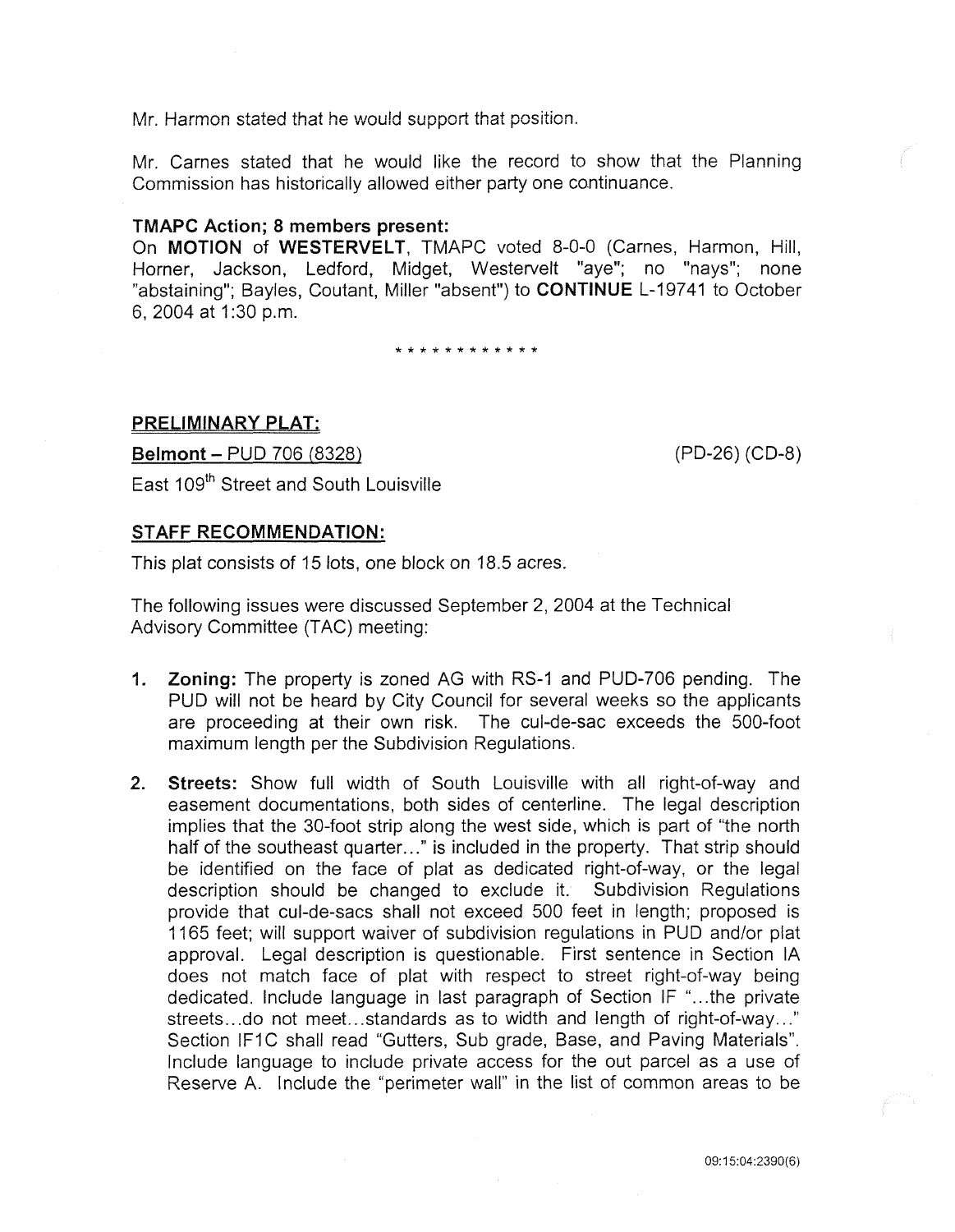maintained by the home owners association in both Section II B 11 (PUD) and Section III A (private HOA). In Section III H identify the easement as a "fence" easement and correct the boundary description.

- 3. Sewer: Dimension the sanitary sewer easement in Lots 7 and 8. The easement in Lot 7 must be at least 15 feet wide. Designate the storm sewer in lot 5 and in Reserve B as sanitary sewer easement or utility easement. If houses are to be constructed using septic tanks, prior to the construction of the City's proposed 18-inch sanitary sewer main, then language must be added to the covenants requiring connection to the sanitary sewer line, when it becomes available. The proposed sanitary sewer line to serve lots in this subdivision needs to be located in the back of the proposed subdivision lots instead of the front. Coordinate with Matt Vaughn in wastewater design for the location of the City's proposed trunk line. The proposed sewer main for this project needs to be routed to that point for future connection.
- 4. Water: Add ten feet of right-of-way per this plat. Add the wording "water, sewer" after the stormwater runoff wording. Relocate the fire hydrant west of Reserve B to lot line between Lots 11 and 13.
- 5. Storm Drainage: The 15-foot easement along the eastern boundary of Reserve B should not be labeled as storm sewer. The Conceptual Plan indicates that the stormwater detention facility can be constructed outside of all other easements shown in Reserve B. Please show a stormwater detention easement in Reserve B that excludes all other easements from the area of the stormwater detention facility. City of Tulsa floodplain maps indicate that old Vensel Creek tributary J of City of Tulsa regulatory floodplain is located across the northeast corner of this property. Please show and label the floodplain. Drainage flows onto Lots 6 and 7 from the unplatted area that separates them. Overland drainage easements will be required to convey this drainage. The proposed 15-foot storm sewer easements between Lots 13 and 14 and Lots 10 and 11 may not be wide enough for the pipe size required to convey the off-site drainage that is being intercepted with inlets and convey in-pipe. The conceptual plan should state the size and type of pipe being placed in the proposed storm sewer easements.
- 6. Utilities: No comment.
- 7. Other: Fire: No comment. On the location map show additions nearby. Show acreages per lot. Show legal description for boundary description. Clarify location map properly. Show one acre out-parcel clearly. Show existing utility easements on adjacent platted lots to south, east, and northeast. In Section IC4 add the following language, "... but the owner shall pay for damage, or replacement, or relocation of landscaping, fencing, wall or other features owned by owner, which damage replacement, or relocation may be caused or necessitated by such installation, maintenance, removal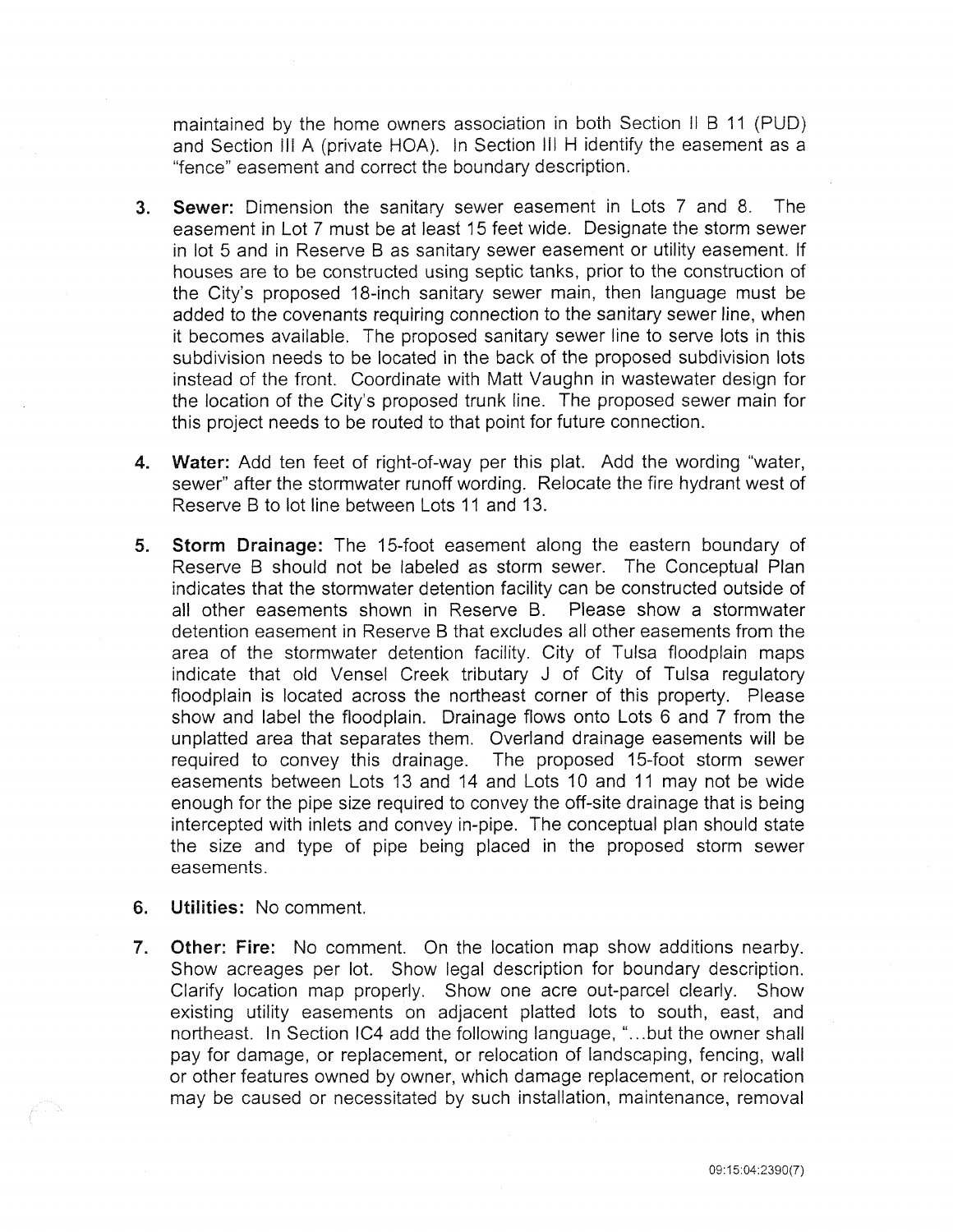or replacement of any portion of underground water, sanitary sewer or storm sewer facilities".

There was considerable discussion about the existing large wall on the property. The wall should be clearly identified in the proposed fence easement. Maintenance of the area outside the fence easement near the property lines must be clearly defined for maintenance by the homeowners' association.

Staff recommends APPROVAL of the preliminary plat subject to the special and standard conditions below.

## Waivers of Subdivision Regulations:

- 1. A waiver to the oversize length of the cul-de-sac is needed.
- 2. A waiver for the sidewalks required on collector streets.

## Special Conditions:

- 1. The concerns of the Public Works Department staff must be taken care of to their satisfaction.
- &. Sidewalks are required on collector streets per the Subdivision Regulations.

## Standard Conditions:

- 1. Utility easements shall meet the approval of the utilities. Coordinate with Subsurface Committee if underground plant is planned. Show additional easements as required. Existing easements shall be tied to or related to property line and/or lot lines.
- 2. Water and sanitary sewer plans shall be approved by the Public Works Department prior to release of final plat. (Include language for W/S facilities in covenants.)
- 3. Pavement or landscape repair within restricted water line, sewer line, or utility easements as a result of water or sewer line or other utility repairs due to breaks and failures shall be borne by the owner(s) of the lot(s).
- 4. Any request for creation of a Sewer Improvement District shall be submitted to the Public Works Department Engineer prior to release of final plat.
- 5. Paving and/or drainage plans (as required) shall be approved by the Public Works Department.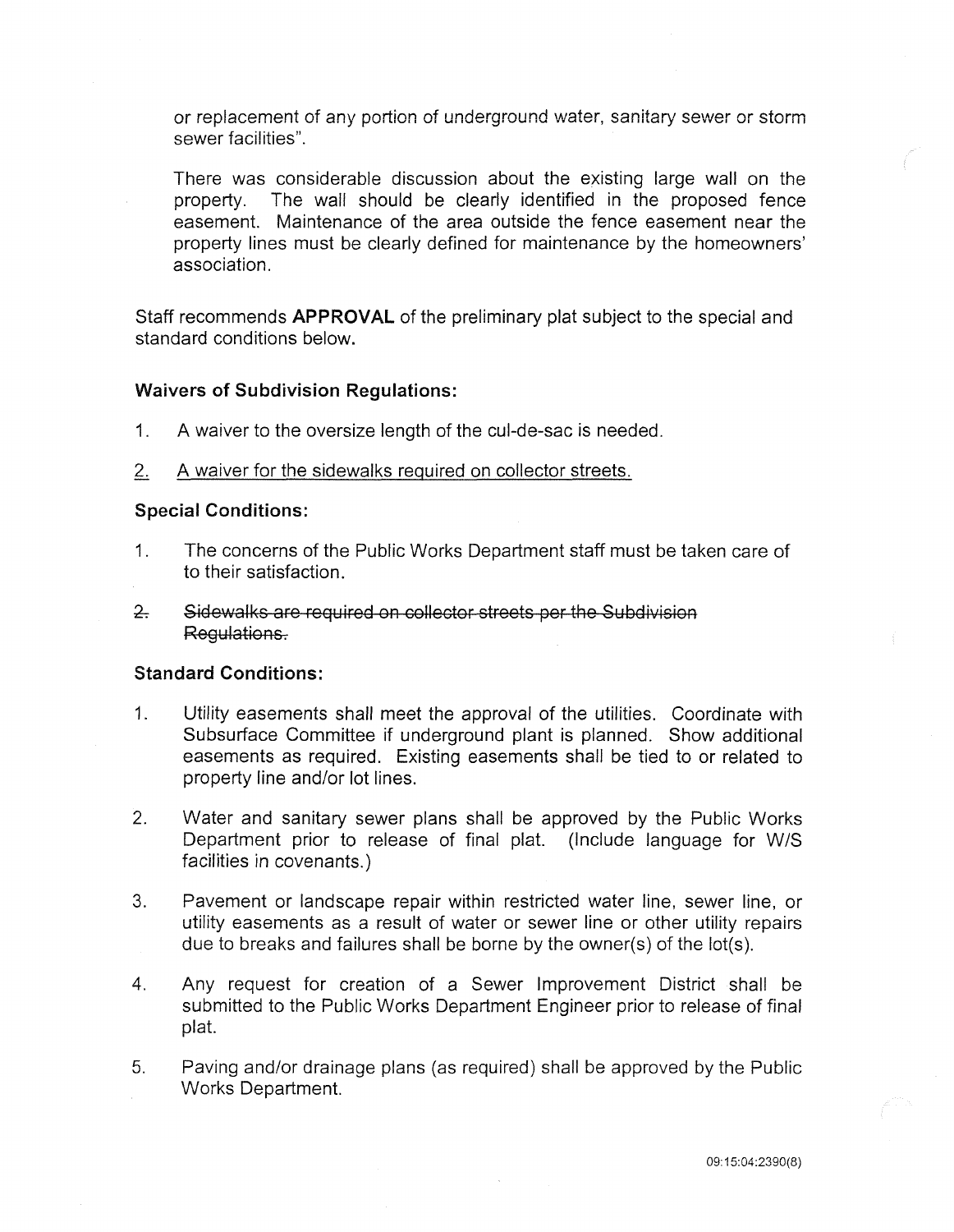- 6. Any request for a Privately Financed Public Improvement (PFPI) shall be submitted to the Public Works Department.
- 7. A topography map shall be submitted for review by TAC (Subdivision Regulations). (Submit with drainage plans as directed.)
- 8. Street names shall be approved by the Public Works Department and shown on plat.
- 9. All curve data, including corner radii, shall be shown on final plat as applicable.
- 10. Bearings, or true N/S, etc., shall be shown on perimeter of land being platted or other bearings as directed by the County Engineer.
- 11. All adjacent streets, intersections and/or widths thereof shall be shown on plat.
- 12. It is recommended that the developer coordinate with the Public Works Department during the early stages of street construction concerning the ordering, purchase and installation of street marker signs. (Advisory, not a condition for plat release.)
- 13. It is recommended that the applicant and/or his engineer or developer coordinate with the Tulsa City/County Health Department for solid waste disposal, particularly during the construction phase and/or clearing of the project. Burning of solid waste is prohibited.
- 14. The method of sewage disposal and plans therefor shall be approved by the City/County Health Department. [Percolation tests (if applicable) are required prior to preliminary approval of plat.]
- 15. The owner(s) shall provide the following information on sewage disposal system if it is to be privately operated on each lot: type, size and general location. (This information to be included in restrictive covenants on plat.)
- 16. The method of water supply and plans therefor shall be approved by the City/County Health Department.
- 17. All lots, streets, building lines, easements, etc., shall be completely dimensioned.
- 18. The key or location map shall be complete.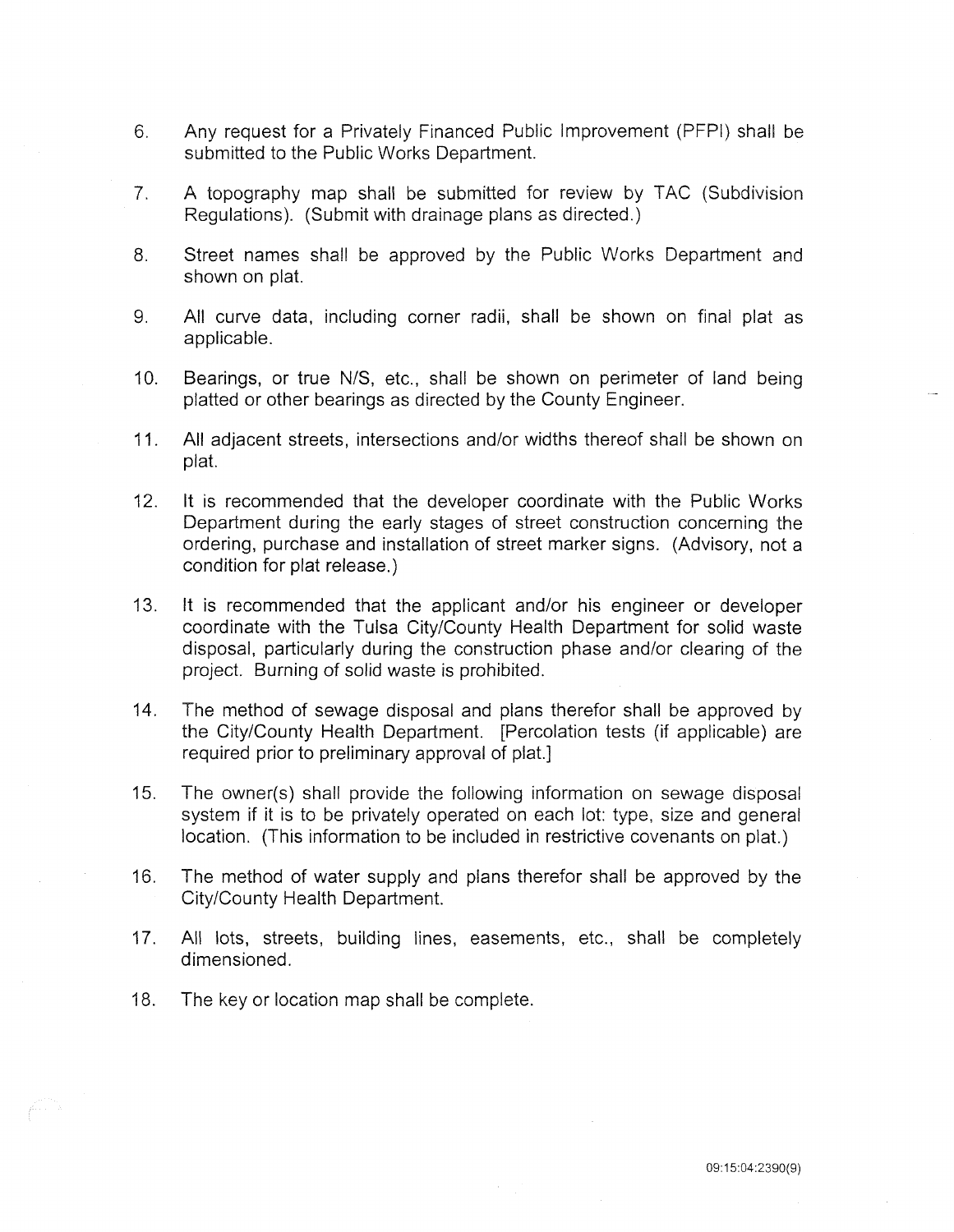- 19. A Corporation Commission letter, Certificate of Non-Development, or other records as may be on file, shall be provided concerning any oil and/or gas wells before plat is released. (A building line shall be shown on plat on any wells not officially plugged. If plugged, provide plugging records.)
- 20. A "Letter of Assurance" regarding installation of improvements shall be provided prior to release of final plat. (Including documents required under 3.6.5 Subdivision Regulations.)
- 21. Applicant is advised of his responsibility to contact the U.S. Army Corps of Engineers regarding Section 404 of the Clean Waters Act.
- 22. All other Subdivision Regulations shall be met prior to release of final plat.
- 23. All PUD standards and conditions shall be included in the covenants of the plat and adequate mechanisms established to assure initial and continued compliance with the standards and conditions.
- 24. Private streets shall be built to City or County standards (depending upon the jurisdiction in which the plat is located) and inspected and accepted by same prior to issuance of any building permits in the subdivision.

## Applicant's Comments:

Charles Norman, 2900 Mid-Continent Tower, Tulsa, Oklahoma 74103, explained that this is the Bartman property, which was sold at a bankruptcy auction and under the Homestead Laws of Oklahoma, the homeowner is allowed to have one acre as the homestead. The existing residence is circumscribed by the one acre that necessitates two lots to wrap around the one acre owned by the Bartmans. The ten-foot wall was approved by the Board of Adjustment several years ago for security purposes.

#### There were no interested parties wishing to speak.

## TMAPC Action; 8 members present:

On MOTION of HORNER, TMAPC voted 8-0-0 (Carnes, Harmon, Hill, Horner, Jackson, Ledford, Midget, Westervelt "aye"; no "nays"; none "abstaining"; Bayles, Coutant, Miller "absent") to recommend APPROVAL the preliminary plat for Belmont subject to a waiver of Subdivision Regulations; subject to special conditions and standard conditions per staff recommendation. (Words deleted are shown as strikeout; words added or substituted are underlined.)

#### \* \* \* \* \* \* \* \* \* \* \* \*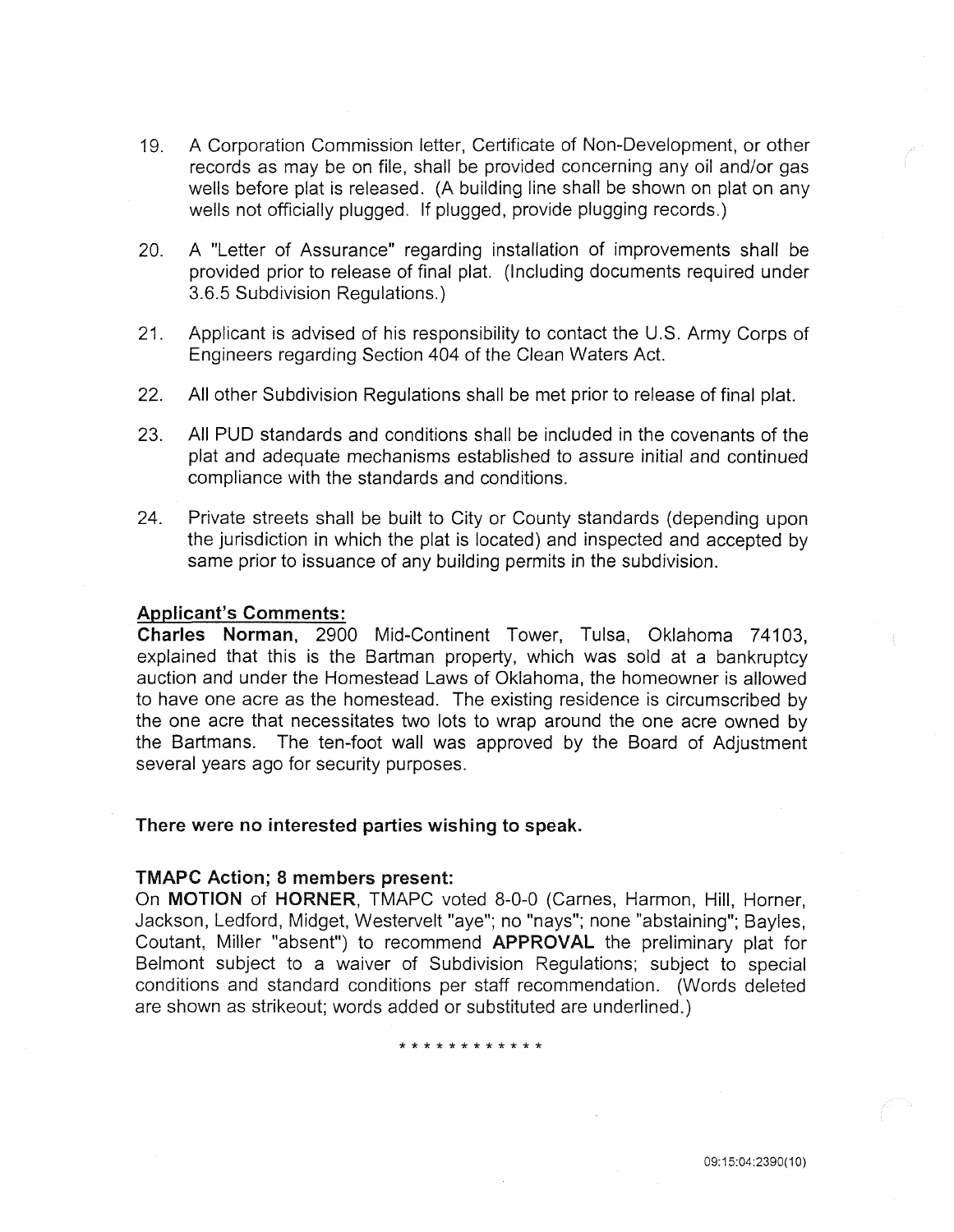## CONTINUED ZONING PUBLIC HEARING:

Application No.: PUD-431-B-2 Applicant: Tim Terral MINOR AMENDMENT (PD-26) (CD-8)

**Location:** Southwest corner of Fast 101<sup>st</sup> Street and South Sheridan

## Mr. Ledford announced that he would be abstaining from this item.

## STAFF RECOMMENDATION:

Ms. Matthews stated that staff is requesting a continuance in order to give a proper notice. The earliest date that this could be heard would be October 6, 2004. Staff understands that the applicant and the neighborhood are still having discussions regarding this application.

## Applicant's Comments:

Mike Slatten, 5210 East 88<sup>th</sup> Place, Tulsa, Oklahoma 74137, representing the South Tulsa Baptist Church, stated that he has met with the homeowners and he understands the continuance.

Mr. Slatten stated that he may pull the design prior to the October  $6<sup>th</sup>$  meeting if he is able to develop the design without the minor amendment.

## TMAPC Action; 8 members present:

On MOTION of CARNES, TMAPC voted 7-0-1 (Carnes, Harmon, Hill, Horner, Jackson, Midget, Westervelt "aye"; no "nays"; Ledford "abstaining"; Bayles, Coutant, Miller "absent") to CONTINUE the minor amendment for PUD-431-B-2 to October 6, 2004.

\* \* \* \* \* \* \* \* \* \* \* \*

## ZONING PUBLIC HEARING

Application No.: Z-6954 RS-3 TO IL

Applicant: D. Faith Orlowski (PD-16) (CD-3)

Location: Northeast corner of 38<sup>th</sup> Street North and North College

## STAFF RECOMMENDATION:

Z-6914 December 2003: All concurred in approval of a request to rezone a 7.3 acre tract that includes the TSPCA existing facility and the property across North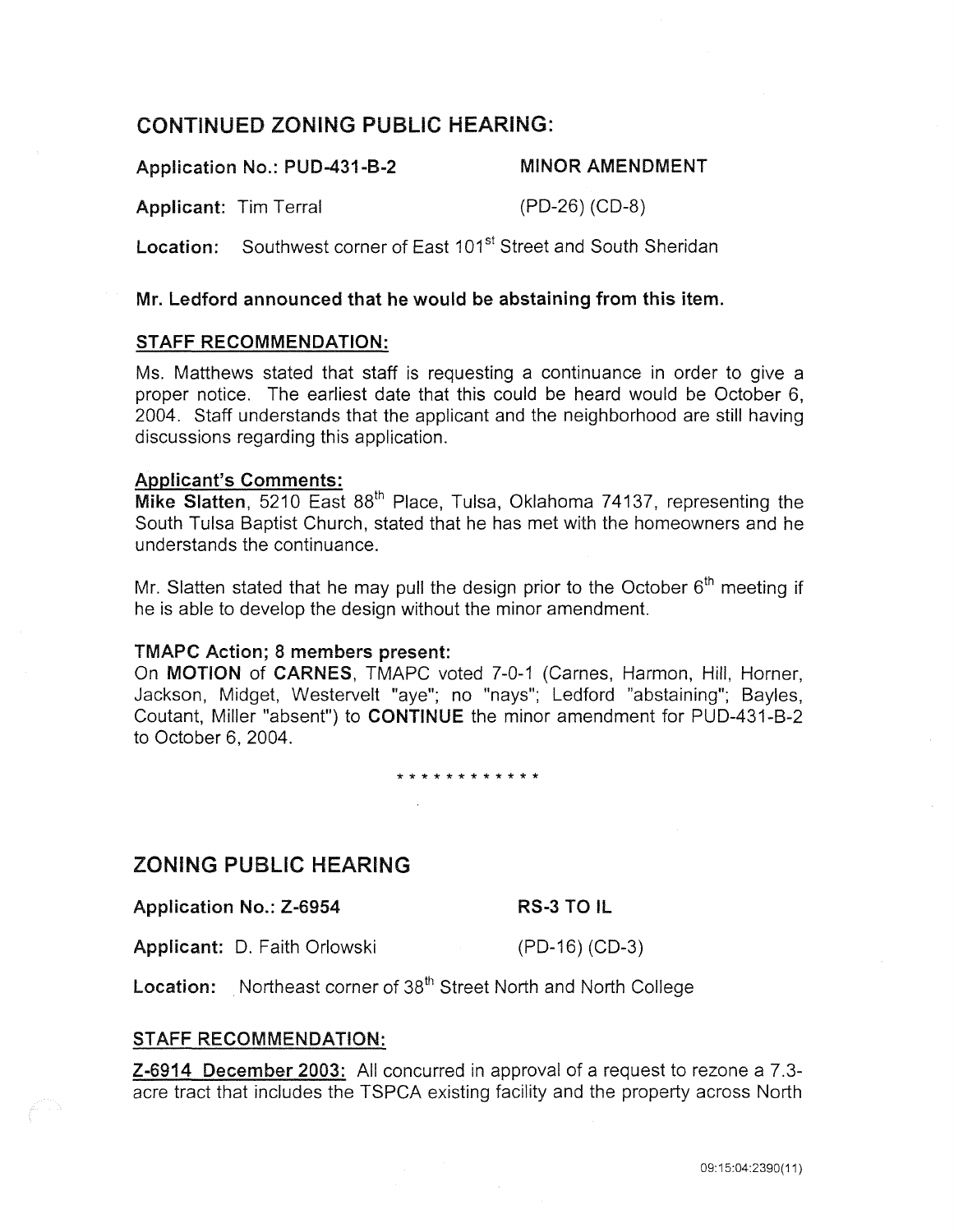College Avenue from the offices, from RS-3 to IL. The property is located on the southwest and southeast corner of East Mohawk Boulevard and North College Avenue

BOA-18080 June 1998: The Board of Adjustment approved a special exception to permit an animal shelter (existing SPCA) and to build a veterinary clinic for the facility in an RS-3-zoned district on the western lots of the subject zoning application.

Z-6319 June 1991: A request for rezone the 3.9-acre tract adjoining the subject property on the east from RS-3 to CG or IL for commercial use. The request was denied.

Z-6293 September 1990: All concurred in approval of a request to rezone a 2.5 acre tract abutting the subject tract on the west and separating the subject property from Highway 75 right-of-way from RS-3 to IL.

Z-6289 August 1990: Approval of IL zoning was granted on a .86-acre tract adjoining the subject property on the northwest corner, from RS-3 to IL for a light manufacturing business.

## AREA DESCRIPTION:

SITE ANALYSIS: The subject property is approximately 1.1 acres in size. It is located on the northeast corner of East 38<sup>th</sup> Street North and North College Avenue. The property is gently sloping, non-wooded, in agricultural use and is zoned RS-3.

## STREETS:

| <b>Exist. Access</b>               | <b>MSHP Design.</b> | <b>MSHP R/W</b> | Exist. # Lanes |
|------------------------------------|---------------------|-----------------|----------------|
| East 38 <sup>th</sup> Street North | Residential         | -50'            | 2 lanes        |
| North College Avenue               | Residential         | .50'            | 2 lanes        |

UTILITIES: The subject tract has municipal water and sewer.

## SURROUNDING AREA:

The subject property is abutted on the north by vacant and agriculturally-used property (largely the existing TSPCA), zoned IL; to the south and east by largelot single-family dwellings and agricultural uses, zoned RS-3; and to the west by the TSPCA offices and clinic, zoned IL.

## RELATIONSHIP TO THE COMPREHENSIVE PLAN:

The District 16 Plan, a part of the Comprehensive Plan for the City of Tulsa, designates the subject property as Medium Intensity - No Specific Land Use. According to the Zoning Matrix, IL zoning may be found to be in accord with the Comprehensive Plan.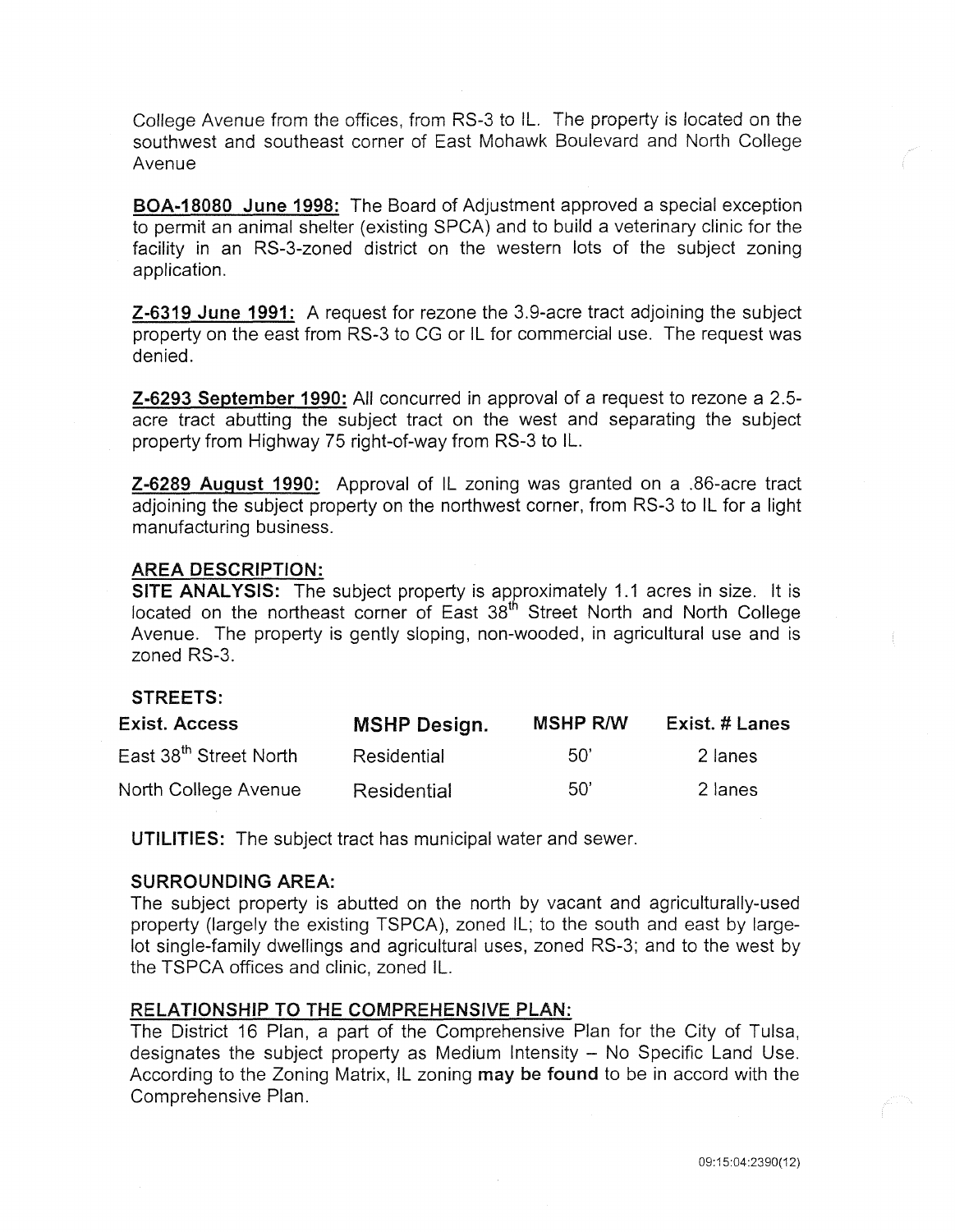## STAFF RECOMMENDATION:

Based on the Comprehensive Plan and adjacent land uses, staff can support the requested rezoning and recommends APPROVAL of IL zoning for Z-6954.

The applicant indicated his agreement with staff's recommendation.

There were no interested parties wishing to speak.

## TMAPC Action; 8 members present:

On MOTION of WESTERVELT, TMAPC voted 8-0-0 (Carnes, Harmon, Hill, Horner, Jackson, Ledford, Midget, Westervelt "aye"; no "nays"; none "abstaining"; Bayles, Coutant, Miller "absent") to recommend APPROVAL of IL zoning for Z-6954 per staff recommendation.

## Legal Description for Z-6954:

Lot 8, Block 11, Lakeview Heights Addition, an addition to the City of Tulsa, Tulsa County, State of Oklahoma, and located on the northeast corner of East 38<sup>th</sup> Street North and North College Avenue, Tulsa, Oklahoma, From RS-3 (Residential Single-family High Density District) To IL (Industrial Light District).

\* \* \* \* \* \* \* \* \* \* \* \*

Application No.: PUD-538-8

## MINOR AMENDMENT

Applicant: Charles E. Norman

(PD-26) (CD-8)

Location: Northeast corner of East 101<sup>st</sup> Street and South Yale

## STAFF RECOMMENDATION:

The proposed minor amendment is to increase the maximum floor area of restaurants, as previously approved in PUD-538, from 5,000 square feet to 6,500 square feet. The Bistro restaurant within Lot 1 (Development Area A in the original PUD) now contains 3,300 square feet and the owner desires to expand it to 5,010 square feet by conversion of existing adjacent space within the principal building. Development Area A (Lot 1) permitted uses were limited to Use Units 10, 11, some 12 and 13 with restrictions (off-street parking; offices, studios and support services; eating establishments other than drive-ins; and convenience goods and services). Total maximum building floor area allowed for PUD-538 is 45,000 square feet within Area A (Lot 1 ). The following Use Unit allocations were approved under PUD-538 for Area A:

Use Unit 11 -- 9,800 SF-- 33 parking spaces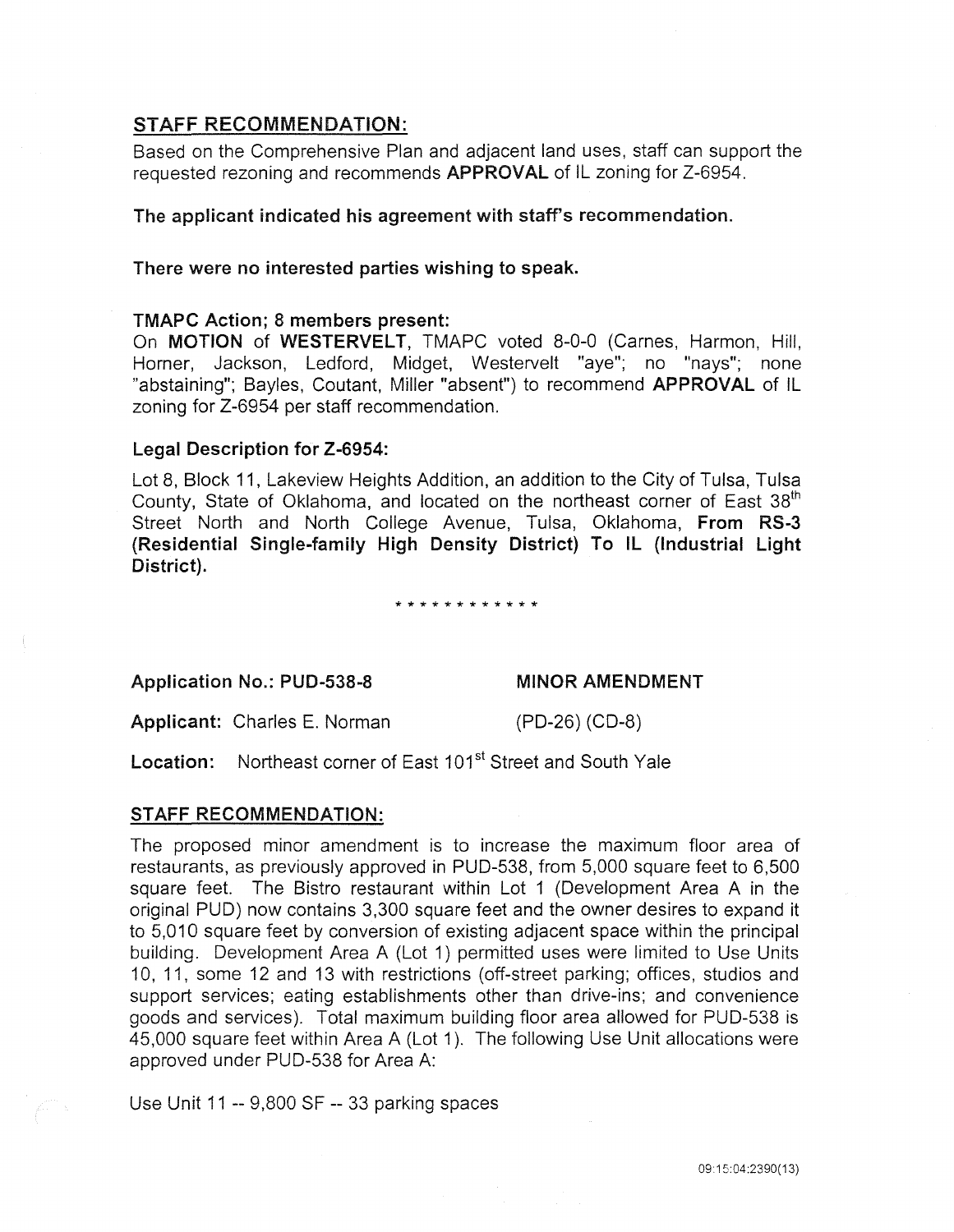Use Unit 12 -- 6,500 SF-- 65 parking spaces Use Units 13 and 14 -- 25,800 SF-- 115 parking spaces Use Unit 15 -- 2,900 SF-- 8 parking spaces

Total, all Use Units-- 45,000 SF-- 221 parking spaces (Area A/Lot 1)

Lot 1 has a total of 216 off-street parking spaces. Not all of the approved floor area has been used, thus reducing the required number of parking spaces for those uses. A survey of the tenants of the development indicates that only 44,165 square feet of the approved space for the development area has been used, which reduces the required parking by four spaces, from 221 to 217.

The Seville Professional Building lies in Lot 2 and is nearing completion, at which time there will be 93 off-street parking spaces within that lot. Existing uses within Lot 1 (including the expansion of the Bistro) will require 217 parking spaces and the Seville Professional Building will require a maximum of 78 spaces if all available space is in medical office use, for a two-lot total of 295 spaces. There are 297 spaces available within Lots 1 and 2. Driveways and parking areas within both lots are interconnected and the owners of each lot have agreed to mutual access and reciprocal parking agreements such that customers, clients and visitors may use off-street parking spaces in either lot.

The owner of Lot 1 requests approval of a minor amendment to increase the permitted floor area of restaurants within that lot to 6,500 square feet, subject to the execution and filing of record of a mutual access and reciprocal parking agreement between the owners of Lot 1 and Lot 2, Winbury Center.

Staff finds the request minor in nature and believes it will not substantially alter the character of the development, depending on location of the parking spaces on Lot 2. Staff recommends that the parking for the restaurants be directed to the south part of Lot 2, away from the residential area to the north. Therefore, and with this recommendation, staff recommends APPROVAL of PUD-538-8, minor amendment.

#### Applicant's Comments:

Charles Norman, 2900 Mid-Continent Tower, Tulsa, Oklahoma 74103, representing the Shops at Seville, stated that this application involves the interior expansion of the Bistro Restaurant. He indicated that he is requesting to combine the parking with that of the medical building that is almost completed through mutual access covenants and parking agreements.

Ms. Matthews stated that staff received some correspondence from a neighbor who lives to the north of the subject property and a copy has been distributed to each Planning Commissioner. She indicated that the neighbor is objecting to the additional restaurant space because the restaurant uses some outdoor patio seating.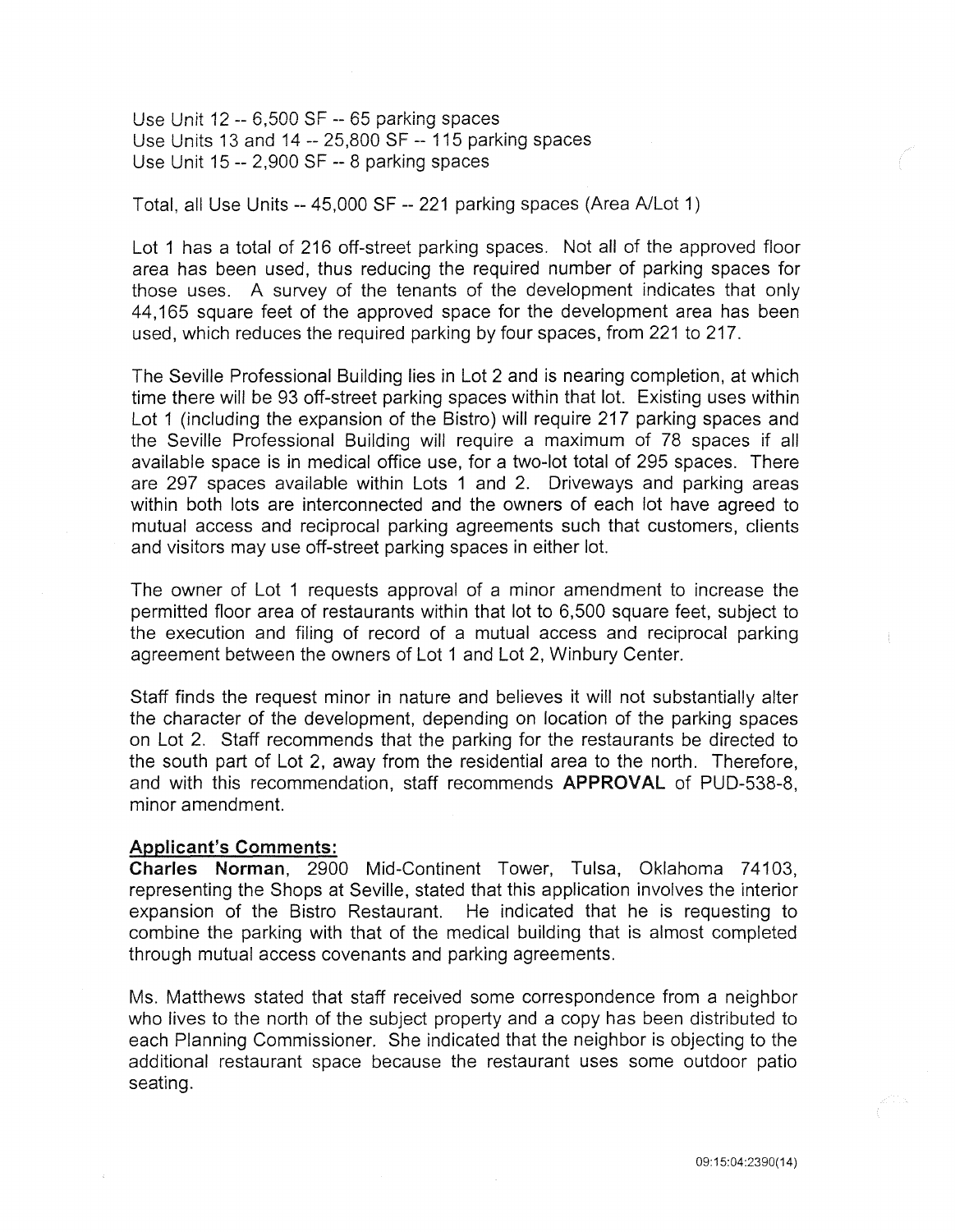Mr. Norman stated that he went by the restaurant today to view the patio space in question. He explained that the patio space is located on the south wall and is enclosed by a wrought-iron fence. The Use Unit for restaurants permits outdoor seasonal dining up to 10% of the interior floor area without it being counted as a parking requirement. Mr. Norman concluded that the outdoor space doesn't appear to exceed what is permitted on a seasonal basis.

Mr. Norman stated that residents have said that outdoor music had been present at the Bistro and that is not correct. On three occasions this summer there was a family-type-band performing on Friday nights for family entertainment in the parking area. The music lasted from the hours of 7:00 p.m. to 9:00 p.m. The Bistro does not have any type of entertainment indoor or outdoor. Java Dave's does have music on Friday evenings, and as far as Mr. Norman is aware, none of these activities are prohibited by the PUD.

## There were no interested parties wishing to speak.

#### TMAPC Action; 8 members present:

On MOTION of MIDGET, TMAPC voted 8-0-0 (Carnes, Harmon, Hill, Horner, Jackson, Ledford, Midget, Westervelt "aye"; no "nays"; none "abstaining"; Bayles, Coutant, Miller "absent") to APPROVE the minor amendment for PUD-538-8 per staff recommendation.

## \* \* \* \* \* \* \* \* \* \* \* \*

## OTHER BUSINESS:

## Application No.: PUD-600-A REVISED DETAIL SITE PLAN

Applicant: Danny Mitchell (PD-18-B) (CD-8)

Location: 9202 South Toledo Avenue

#### STAFF RECOMMENDATION:

The applicant is requesting approval of a revised detail site plan for a newlyconstructed office building. The use, Use Unit 11, Office, Studios and Support Services, is in conformance with development standards.

In accordance with the plat's restrictive covenants which state, "The owner(s) of all lots in the subdivision shall provide a non-exclusive easement over and across their respective lots necessary to provide satisfactory mutual access to vehicular traffic and pedestrian ingress and egress to other lots in the subdivision and to generally insure satisfactory traffic flow through the subdivision. Such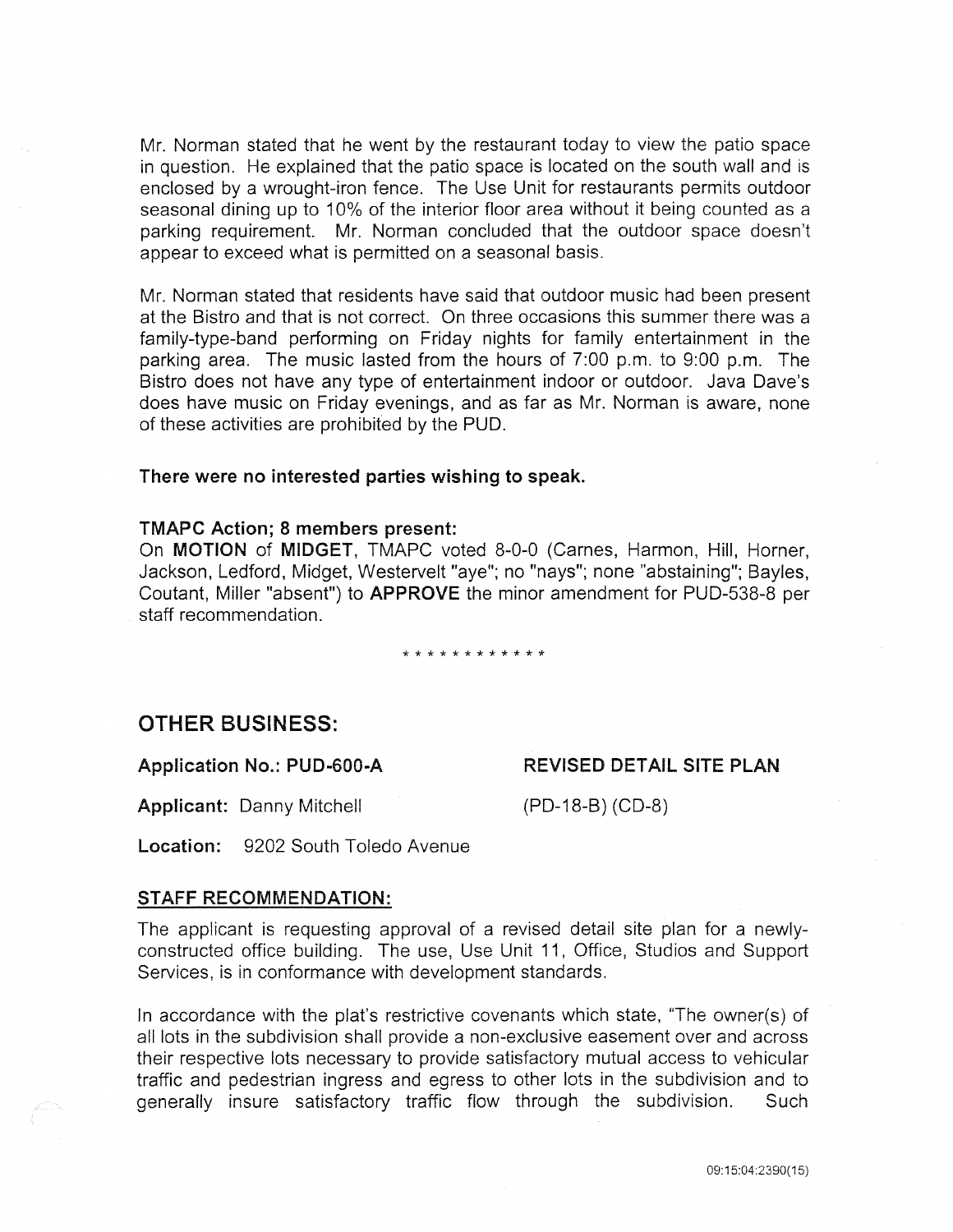easements shall be designated on the site plan submitted to the Architectural Committee, the TMAPC and the City of Tulsa for approval as required by this Deed of Dedication and the terms of PUD-600 as amended", a mutual access easement was designated on the lot's north boundary. Subsequently, a portion of this easement was used for parking and is now being altered to reflect the changes. Per a letter dated August 23, 2004, the adjacent property owner (Lot 6, Block 1) has agreed to the proposed changes to the access easement. The changes do not impede access to Lot 6 or Lot 7, Block 1. Proper filing of the amended mutual access easement per the attached site plan is required.

Other changes to the site plan include minor revisions to the elevations; however, the PUD standards do not prohibit these modifications.

Staff recommends APPROVAL of PUD-600-A, revised detail site plan as proposed on condition of the proper filing of the mutual access easement.

(Note: Detail site plan approval does not constitute landscape and sign plan approval.)

The applicant indicated his agreement with staff's recommendation.

There were no interested parties wishing to speak.

#### TMAPC Action; 8 members present:

On MOTION of MIDGET, TMAPC voted 8-0-0 (Carnes, Harmon, Hill, Horner, Jackson, Ledford, Midget, Westervelt "aye"; no "nays"; none "abstaining"; Bayles, Coutant, Miller "absent") to APPROVE the revised detail site plan, subject to the proper filing of the mutual access easement per staff recommendation.

\* \* \* \* \* \* \* \* \* \* \* \*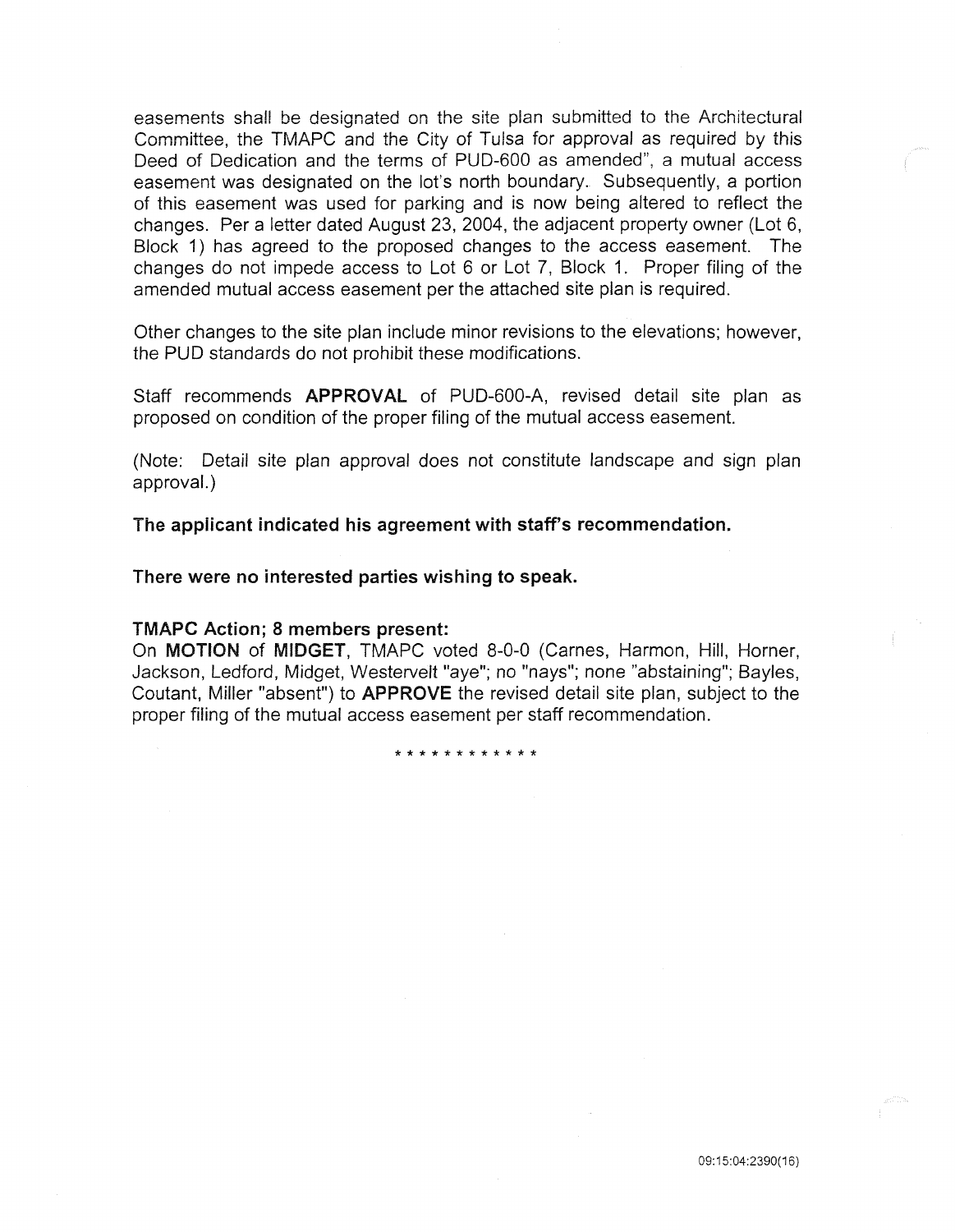## DISCUSS AND REVIEW THE 2005 TMAPC MEETING DATES:

## 2005SCHEDULE

# Tulsa Metropolitan Area Planning Commission (TMAPC)

Regular meetings of the TMAPC are held on Wednesdays at 1:30 p.m. in the Francis F. Campbell City Council Room, Plaza Level, Tulsa Civic Center.

Regular worksessions of the TMAPC Committee are held on the third meeting of each month following regular TMAPC business in the Francis F. Campbell City Council Room, Plaza Level, Tulsa Civic Center.

| JANUARY                        | FEBRUARY                       | MARCH                             |
|--------------------------------|--------------------------------|-----------------------------------|
| 5 <sup>th</sup>                | 2 <sup>nd</sup>                | 2 <sup>nd</sup>                   |
| 19 <sup>th</sup>               | 16 <sup>th</sup>               | 16 <sup>th</sup>                  |
| 26th (Worksession)             | 23 <sup>rd</sup> (Worksession) | 23rd (Worksession)                |
| APRIL                          | <b>MAY</b>                     | JUNE                              |
| 6 <sup>th</sup>                | 4 <sup>th</sup>                | 1 <sup>st</sup>                   |
| 20 <sup>th</sup>               | 18 <sup>th</sup>               | $15^{\text{th}}$                  |
| 27 <sup>th</sup> (Worksession) | 25 <sup>th</sup> (Worksession) | 22 <sub>nd</sub><br>(Worksession) |
| JULY                           | <b>AUGUST</b>                  | <b>SEPTEMBER</b>                  |
| 6 <sup>th</sup>                | $3^{\text{rd}}$                | 7 <sup>th</sup>                   |
| 20 <sup>th</sup>               | $17^{\text{th}}$               | $21^{st}$                         |
| 27 <sup>th</sup> (Worksession) | 24 <sup>th</sup> (Worksession) | 28th (Worksession)                |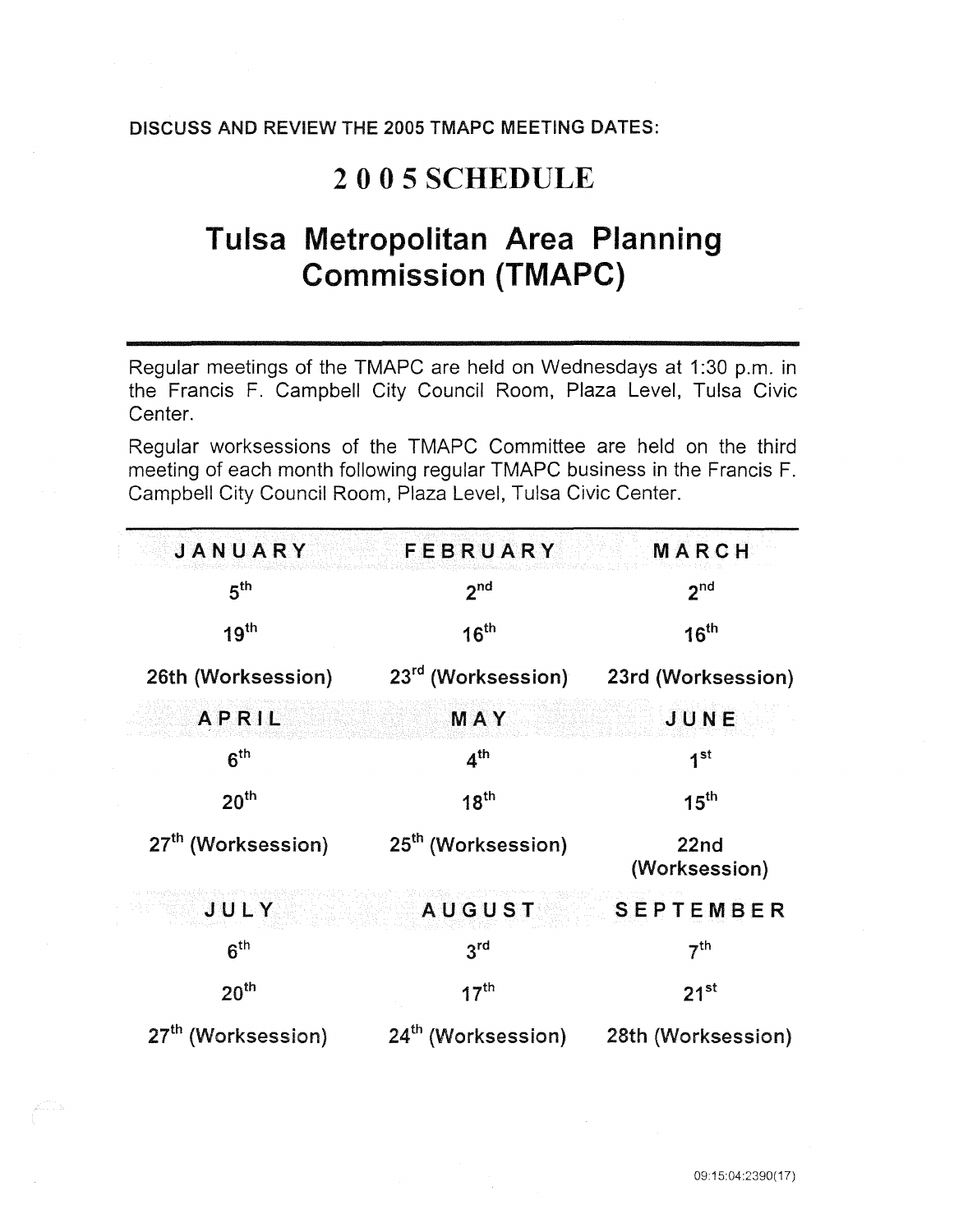| OCTOBER          | NOVEMBER           | DECEMBER           |
|------------------|--------------------|--------------------|
| 5 <sup>th</sup>  | $2^{nd}$           | 7 <sup>th</sup>    |
| 19 <sup>th</sup> | 16th (Worksession) | 21st (Worksession) |

## 26<sup>th</sup> (Worksession)

Mr. Alberty stated that in the past the Planning Commission has concluded their meeting in the Francis Campbell City Council Meeting Room and moved to Room 1102 for worksessions. Periodically the Planning Commission is preempted by the Mayor and unable to use the scheduled meeting room. He asked if the Planning Commission would prefer to continue moving to Room 1102 for worksessions or to adjourn the Planning Commission meetings, clear the room out and then hold the worksessions in the same room (Francis Campbell City Council Meeting Room).

## TMAPC COMMENTS:

Mr. Jackson asked if the worksessions would always be after the regularlyscheduled TMAPC meetings. In response, Mr. Alberty answered affirmatively.

Mr. Jackson indicated that having the worksessions in the Francis Campbell City Council Meeting Room would be a good idea.

Mr. Westervelt stated that either room is still considered an open meeting.

Ms. Hill stated that it would be easier for staff and the Planning Commissioners to not have to pick up everything and move to another room.

## TMAPC Action; 8 members present:

On MOTION of WESTERVELT, TMAPC voted 8-0-0 (Carnes, Harmon, Hill, Horner, Jackson, Ledford, Midget, Westervelt "aye"; no "nays"; none "abstaining"; Bayles, Coutant, Miller "absent") to ADOPT the 2005 meeting schedule presented by staff.

\* \* \* \* \* \* \* \* \* \* \* \*

There being no further business, the Chair declared the meeting adjourned at  $2:14$  p.m.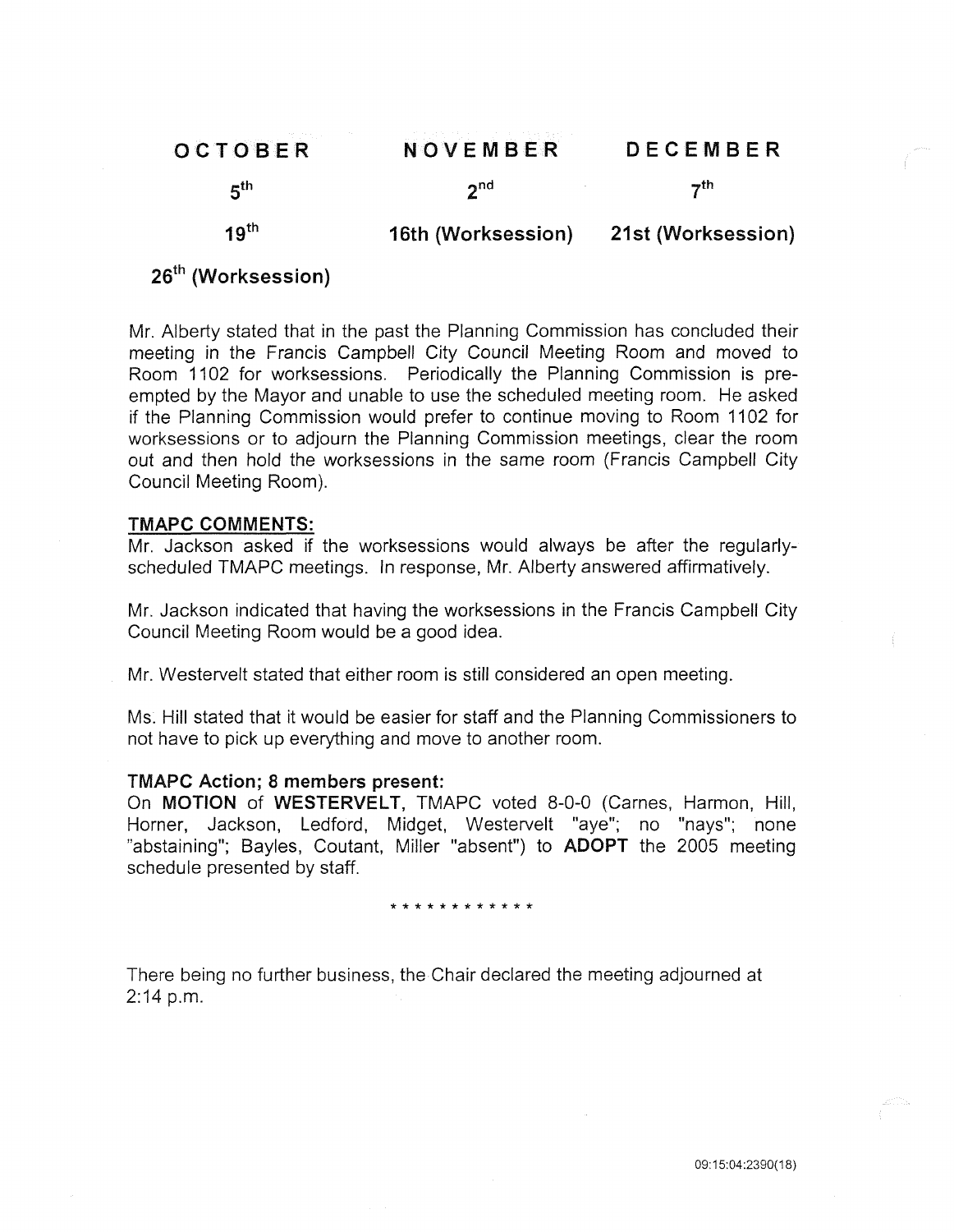Date Approved:<br>Colobri 6, 2004 **Chairman** 

ATTEST: 5Ml Juyles **Secretary**